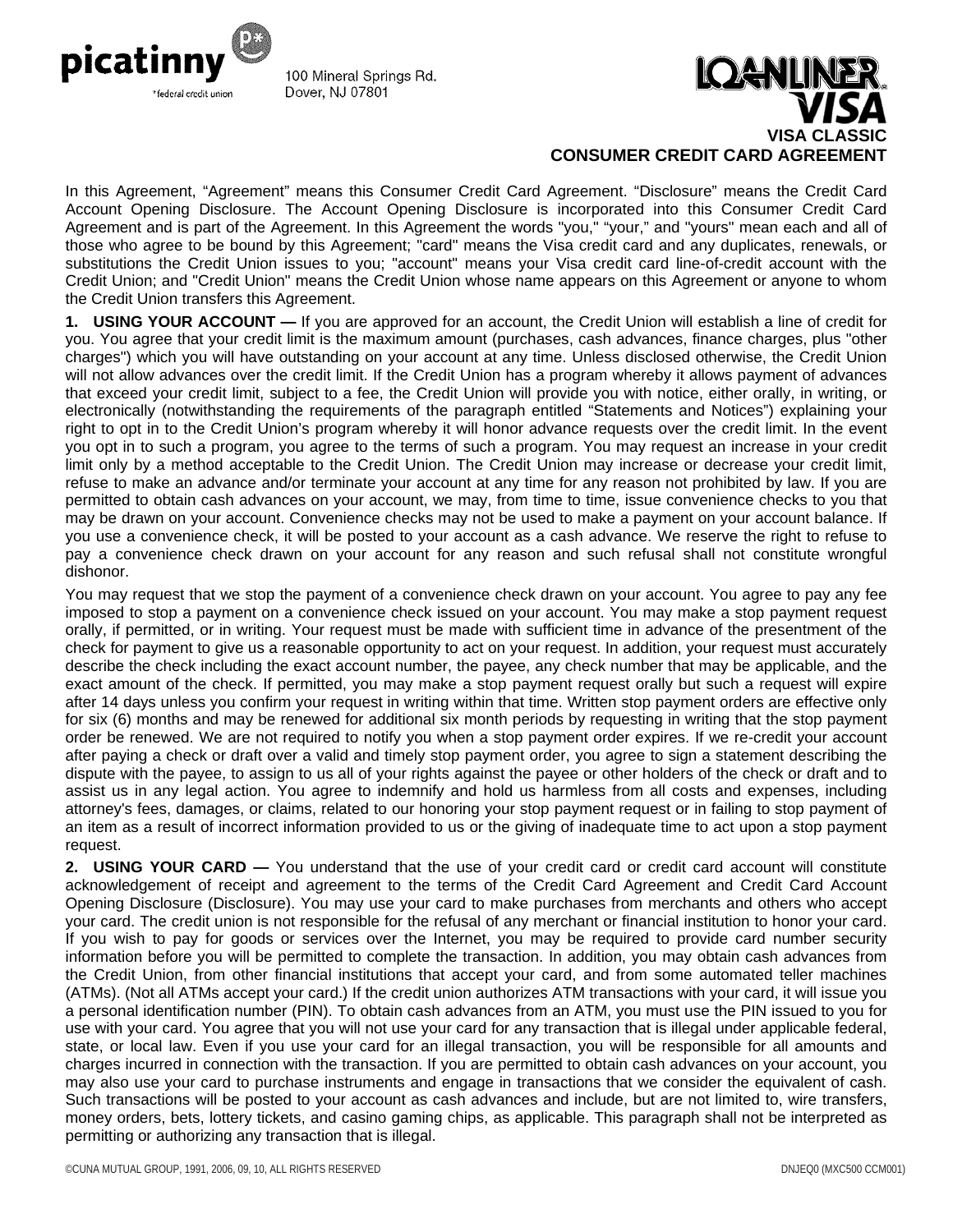**3. PROMISE TO PAY —** You promise to pay all charges (purchases, cash advances, balance transfers, use of convenience checks or any other charge) made to your account by you or anyone you authorize to use your account. You also promise to pay all finance charges and other charges added to your account under the terms of this Agreement or another agreement you made with the Credit Union. If this is a joint account, the paragraph on JOINT ACCOUNTS also applies to your account.

**4. PERIODIC RATES —** The periodic rates applicable to purchases, cash advances, and balance transfers are disclosed on the Disclosure that accompanies this Agreement. Any penalty rate that may be imposed for failing to make a payment by the payment due date is also disclosed on the Disclosure. Any rate change will be made pursuant to applicable law. If the rate for your account is variable, as indicated on the accompanying Disclosure, the rate charged on purchases, cash advances, balance transfers and any penalty rate will vary periodically as disclosed in the Disclosure accompanying this Agreement. The initial rate on your account for certain types of transactions may be an introductory discounted rate (Introductory Rate) that is lower than the rate that would ordinarily apply for that type of transaction. If an Introductory Rate applies to your account, the rates and the period of time it will be effective is shown on the Disclosure accompanying this Agreement. After the Introductory Rate period expires, the periodic rate will automatically increase to the rates that would ordinarily apply for that type of transaction based on the terms of this Agreement.

**5. FINANCE CHARGES —** New purchases posted to your account during a billing cycle will not incur a finance charge for that billing cycle. Finance charge begins to accrue on those purchases from the first day of the next billing cycle, unless you paid the entire new balance on the previous cycle's billing statement by the payment due date of that statement. To avoid an additional finance charge on the balance of purchases, you must pay the entire new balance on the billing statement by the payment due date of that statement. A finance charge begins to accrue on cash advances from the date you get the cash advance or from the first day of the billing cycle in which the cash advance is posted to your account, whichever is later (transaction date).

The finance charge is calculated separately for purchases and cash advances. For purchases, the finance charge is computed by applying the periodic rate to the average daily balance of purchases. To calculate the average daily balance of purchases, we take the beginning outstanding balance of purchases each day and subtract any payments and/or credits that we apply to the purchase balance. (We do not add in any purchases posted during the billing cycle.) This gives us the daily balance of purchases. We then add all of the daily balances of purchases for the billing cycle together and divide the total by the number of days in the billing cycle. This gives us the average daily balance of purchases. Balance transfers are calculated in the same manner as purchases.

For cash advances, the finance charge is computed by applying the periodic rate to the average daily balance of cash advances. To calculate the average daily balance of cash advances, we take the beginning outstanding balance of cash advances each day, add in any new cash advances, and subtract any payments and/or credits that we apply to the cash advance balance. This gives us the daily balance of cash advances. We then add all of the daily balances of cash advances for the billing cycle together and divide the total by the number of days in the billing cycle. This gives us the average daily balance of cash advances.

**6. FOREIGN TRANSACTIONS —** Purchases and cash advances made in foreign currencies will be debited from your account in U.S. dollars. The exchange rate between the transaction currency and the billing currency used for processing international transactions is a rate selected by Visa from a range of rates available in wholesale currency markets for the applicable central processing date, which rate may vary from the rate Visa itself receives or the government-mandated rate in effect for the applicable central processing date. The exchange rate used on the processing date may differ from the rate that would have been used on the purchase date or cardholder statement posting date.

A fee (finance charge), calculated in U.S. dollars, will be imposed on all multiple currency foreign transactions, including purchases, cash advances and credits to your account. A fee (finance charge), calculated in U.S. dollars, will be imposed on all single currency foreign transactions, including purchases, cash advances and credits to your account. A foreign transaction is any transaction that you complete or a merchant completes on your card outside of the United States, with the exception of U.S. military bases, U.S. territories, U.S. embassies or U.S. consulates. The Foreign Transaction Fee is set forth on the Disclosure accompanying this Agreement.

**7. FEES —** In addition to the periodic rate, the following additional fees may be imposed on your account. If applicable to your account, the fee amounts and explanations are disclosed on the Disclosure accompanying this Agreement. Your account may also be subject to additional fees as set forth on the Disclosure accompanying this Agreement.

**a. Annual Fee.** If your account is subject to an Annual Fee, the fee will be charged to your account upon the issuance of your card. Each year following, the annual fee will be charged to your account during the same month that you were first charged the fee. The fee will be charged each year until your account is closed and paid in full.

**b. Additional Card Fee.** If your account is subject to an Additional Card Fee, a fee will be charged for each additional card issued to you at account opening.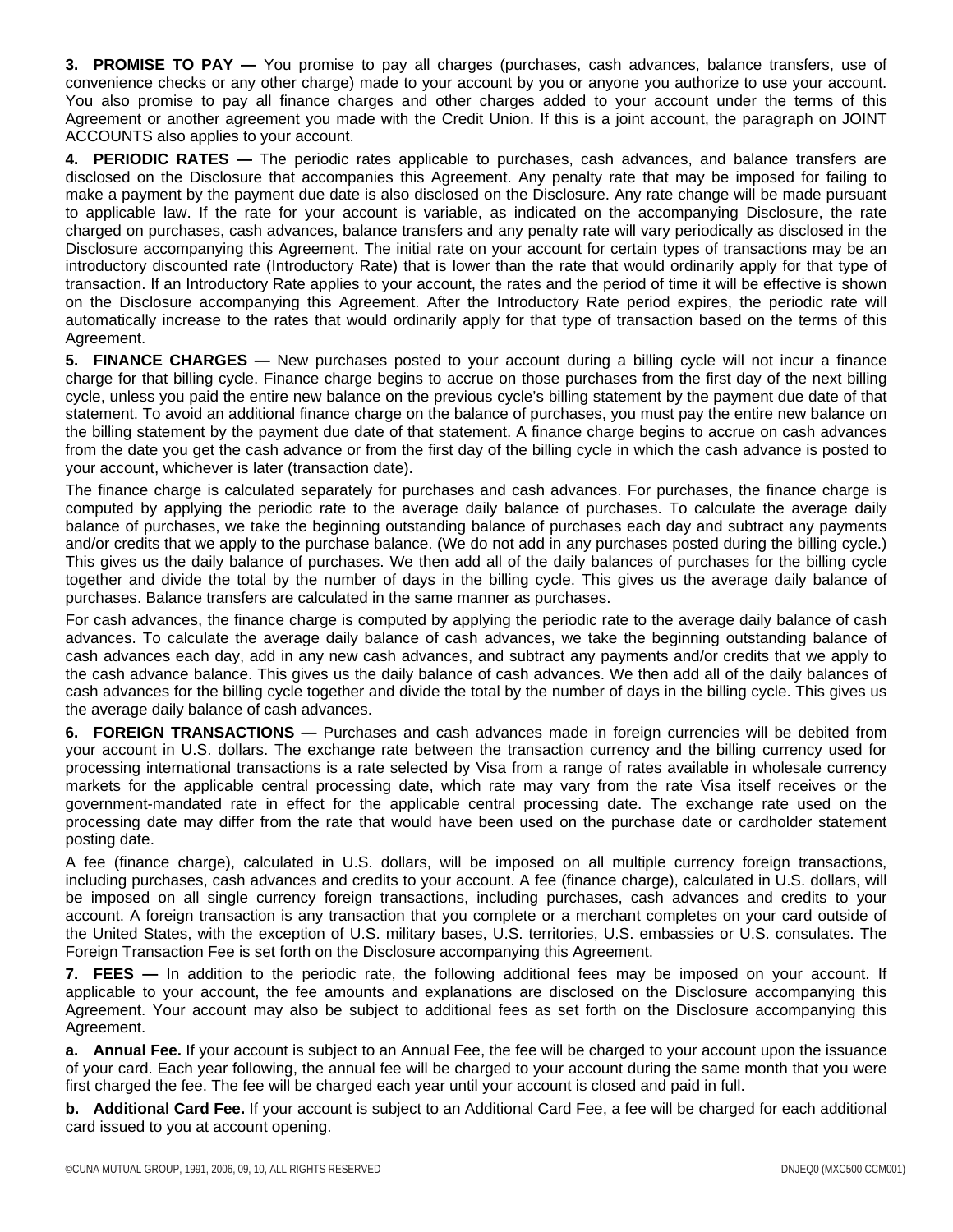**c. Balance Transfer Fee.** If your account is subject to a Balance Transfer Fee, the fee will be charged to your account when you transfer a balance from an account of another creditor to the account subject to this Agreement.

**d. Cash Advance Fee (Finance Charge).** If your account is subject to a Cash Advance Fee (finance charge), the fee will be charged to your account when you obtain a cash advance from an ATM, the Credit Union or other financial institution.

**e. Foreign Transaction Fee (Finance Charge).** If your account is subject to a Foreign Transaction Fee (finance charge), a fee may be charged to your account for transactions made outside of the United States or in a foreign currency.

**f. Late Payment Fee.** If your account is subject to a Late Payment Fee, the fee will be charged to your account when you do not make the required minimum payment by or within the number of days of the statement Payment Due Date set forth on the Disclosure accompanying this Agreement.

**g. Returned Payment Fee.** If your account is subject to a Returned Payment Fee, the fee will be charged to your account when a payment is returned for any reason.

**h. Document Copy Fee.** If your account is subject to a Document Copy Fee, except as limited by applicable law, a fee may be charged to your account for each copy of a sales draft or statement that you request (except when the request is made in connection with a billing error made by the Credit Union).

**8. PAYMENTS —** Each month you must pay at least the minimum payment shown on your statement by the date specified on the statement. You may pay more frequently, pay more than the minimum payment or pay the total new balance in full. If you make extra or larger payments, you are still required to make at least the minimum payment each month your account has a balance (other than a credit balance). The minimum payment is 3.00% of your total new balance, or \$25.00, whichever is greater, plus the amount of any prior minimum payments that you have not made, all outstanding unpaid fees and charges, and any amount you are over your credit limit by the date specified on the statement. The Credit Union also has the right to demand immediate payment of any amount by which you are over your credit limit.

**9. PAYMENT ALLOCATION —** Subject to applicable law, your payments may be applied to what you owe the Credit Union in any manner the Credit Union chooses. However, in every case, in the event you make a payment in excess of the required minimum periodic payment, the Credit Union will allocate the excess amount first to the balance with the highest annual percentage rate and any remaining portion to the other balances in descending order based on applicable annual percentage rate.

**10. SECURITY INTEREST —** You grant the Credit Union a security interest under the Uniform Commercial Code and under any common law rights the Credit Union may have in any goods you purchase. If you give the Credit Union a specific pledge of shares by signing a separate pledge of shares, your pledged shares will secure your account. You may not withdraw amounts that have been specifically pledged to secure your account until the Credit Union agrees to release all or part of the pledged amount.

**Your Account is secured by all other shares you have in any individual or joint account with the Credit Union, except for shares in an Individual Retirement Account or in any other account that would lose special tax treatment under state or federal law if given as security. These other shares may be withdrawn unless you are in default under this agreement. You authorize the Credit Union to apply the balance in your individual or joint share accounts to pay any amounts due on your Account if you should default.** 

Collateral securing other loans you have with the Credit Union may also secure this loan, except that a dwelling will never be considered as security for this account, notwithstanding anything to the contrary in any other agreement.

**11. DEFAULT —** You will be in default if you fail to make any minimum payment or other required payment by the date that it is due. You will be in default if you break any promise you make under this Agreement. You will be in default if you die, file for bankruptcy or become insolvent, that is, unable to pay your obligations when they become due. You will be in default if you make any false or misleading statements in any credit application or credit update. You will also be in default if something happens that the Credit Union believes may substantially reduce your ability to repay what you owe.

When you are in default, the Credit Union has the right to demand immediate payment of your full account balance without giving you notice. If immediate payment is demanded, you agree to continue paying finance charges at the periodic rate charged before default, until what you owe has been paid, and any shares that were given as security for your account may be applied towards what you owe.

**12. LIABILITY FOR UNAUTHORIZED USE-LOST/STOLEN CARD NOTIFICATION —** You agree to notify us immediately, orally or in writing, at 100 Mineral Springs Dr., Dover, NJ 07801 or telephone 800-543-5073 seven (7) days a week, 24 hours a day, of the loss, theft, or unauthorized use of your credit card. You may be liable for the unauthorized use of your credit card. You will not be liable for unauthorized use that occurs after you notify us of the loss, theft, or possible unauthorized use. You will have no liability for unauthorized purchases made with your credit card, unless you are grossly negligent in the handling of your card. In any case, your liability will not exceed \$50.00.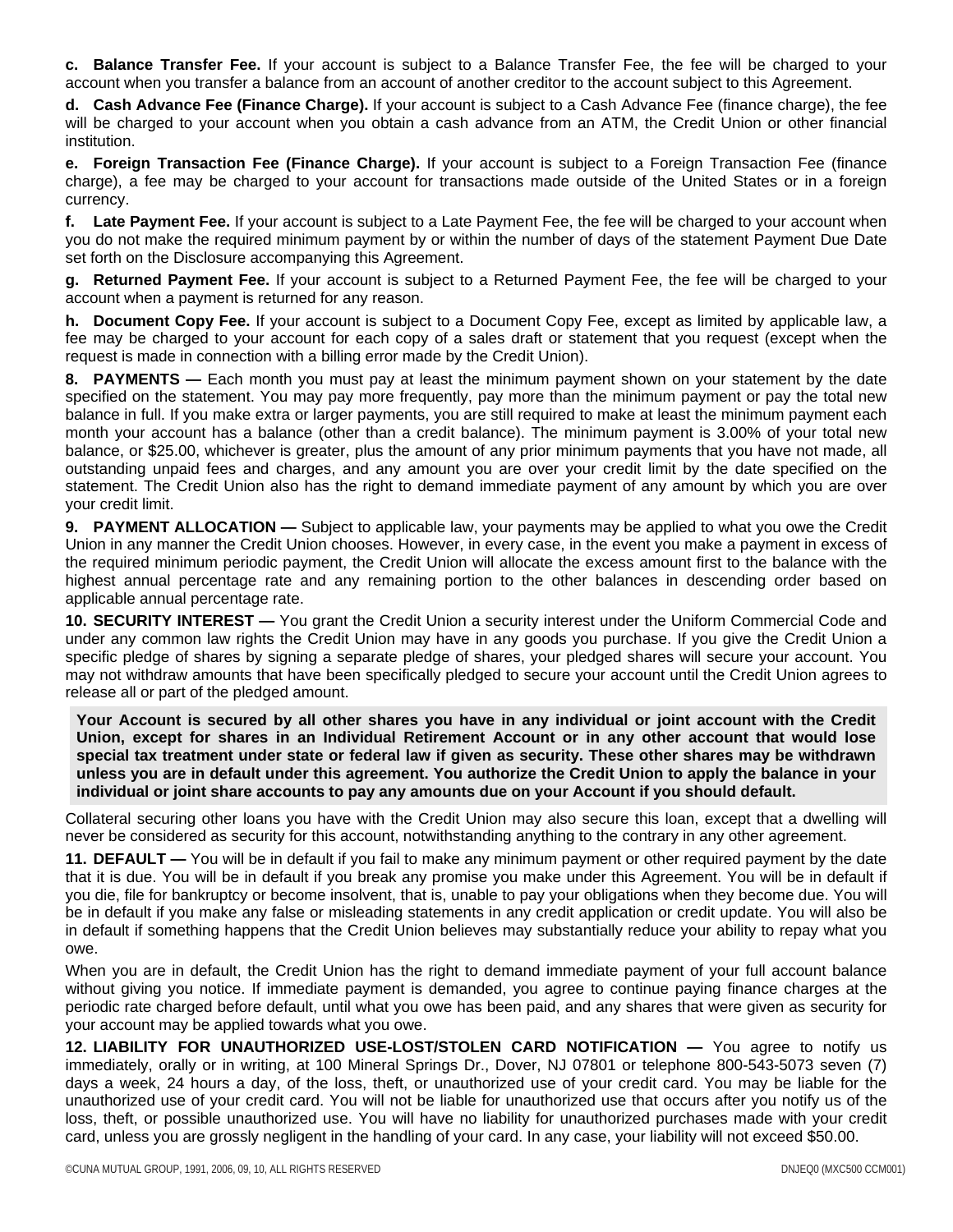**13. CHANGING OR TERMINATING YOUR ACCOUNT —** As permitted by law, the Credit Union may change the terms of this Agreement and any attached Disclosure from time to time. Notice of any change will be given in accordance with applicable law. If permitted by law and specified in the notice to you, the change will apply to your existing account balance as well as to future transactions.

Either you or the Credit Union may terminate this Agreement at any time, but termination by you or the Credit Union will not affect your obligation to pay the account balance plus any finance and other charges you owe under this Agreement. Your obligation to pay the account balance plus any finance and other charges you owe under this agreement are subject to all applicable laws and regulations regarding repayment requirements. You are also responsible for all transactions made to your account after termination, unless the transactions were unauthorized.

The card or cards you receive remain the property of the Credit Union and you must recover and surrender to the Credit Union all cards upon request or upon termination of this Agreement whether by you or the Credit Union. If this is a joint account, the paragraph on JOINT ACCOUNTS of this Agreement also applies to termination of the account.

**14. CHANGING OR TERMINATING AUTHORIZED USERS —** Upon your request, we may issue additional cards for authorized users that you designate. You must notify us in writing of any termination of an authorized user's right to access your account. Your letter must include the name of the authorized user and your account number and/or any subaccount number issued to the authorized user along with the authorized user's card and any convenience or other access checks issued to the authorized user. If you cannot return the authorized user's card or access checks and if you request your account to be closed, we will close your account and you may apply for a new account.

**15. CREDIT REVIEW AND RELEASE OF INFORMATION —** You authorize the Credit Union to investigate your credit standing when opening or reviewing your account. You authorize the Credit Union to disclose information regarding your account to credit bureaus and creditors who inquire about your credit standing. If your account is eligible for emergency cash and/or emergency card replacement services, and you request such services, you agree that we may provide personal information about you and your account that is necessary to provide you with the requested service(s).

**16. RETURNS AND ADJUSTMENTS —** Merchants and others who honor your card may give credit for returns or adjustments, and they will do so by sending the Credit Union a credit slip which will be posted to your account. If your credits and payments exceed what you owe the Credit Union, the amount will be applied against future purchases and cash advances. If the credit balance amount is \$1.00 or more, it will be refunded upon your written request or automatically after six (6) months.

**17. ADDITIONAL BENEFITS/CARD ENHANCEMENTS —** The Credit Union may from time to time offer additional services to your account, such as travel accident insurance, at no additional cost to you. You understand that the Credit Union is not obligated to offer such services and may withdraw or change them at any time.

**18. MERCHANT DISPUTES —** The Credit Union is not responsible for the refusal of any merchant or financial institution to honor your card. The Credit Union is subject to claims and defenses (other than tort claims) arising out of goods or services you purchase with the card if you have made a good faith attempt but have been unable to obtain satisfaction from the merchant or service provider, and (a) your purchase was made in response to an advertisement the Credit Union sent or participated in sending to you; or (b) your purchase cost more than \$50.00 and was made in your state or within 100 miles of your home.

**19. JOINT ACCOUNTS —** If this is a joint account, each of you will be individually and jointly responsible for paying all amounts owed under this Agreement. This means that the Credit Union can require any one of you individually to repay the entire amount owed under this Agreement. Each of you authorizes the other(s) to make purchases or cash advances individually. Any one of you may terminate the account and the termination will be effective as to all of you.

**20. EFFECT OF AGREEMENT —** This Agreement is the contract which applies to all transactions on your account even though the sales, cash advances, credit or other slips you sign or receive may contain different terms.

**21. NO WAIVER —** The Credit Union can delay enforcing any of its rights any number of times without losing them.

**22. STATEMENTS AND NOTICES —** Statements and notices will be mailed to you at the appropriate address you have given the Credit Union. Notice sent to any one of you will be considered notice to all.

**23. SEVERABILITY AND FINAL EXPRESSION —** This Agreement and the Disclosure are the final expression of the terms and conditions of your account. This written Agreement and Disclosure may not be contradicted by evidence of any alleged oral agreement. Should any part of this Agreement or the Disclosure be found to be invalid or unenforceable, all other parts of this Agreement and Disclosure shall remain in effect and fully enforceable to the fullest extent possible under this Agreement.

**24. COPY RECEIVED —** You acknowledge that you have received a copy of this Agreement and Disclosure.

25. **INTERNET GAMBLING TRANSACTIONS PROHIBITED** — You may not use your card to initiate any type of electronic gambling transaction through the Internet.

**26. PENALTY RATE DISCLOSURES —** If applicable to your account, all rates for your account, including the rates for purchases, cash advances, and balance transfers, will increase to the Penalty Rate when you meet one or more of the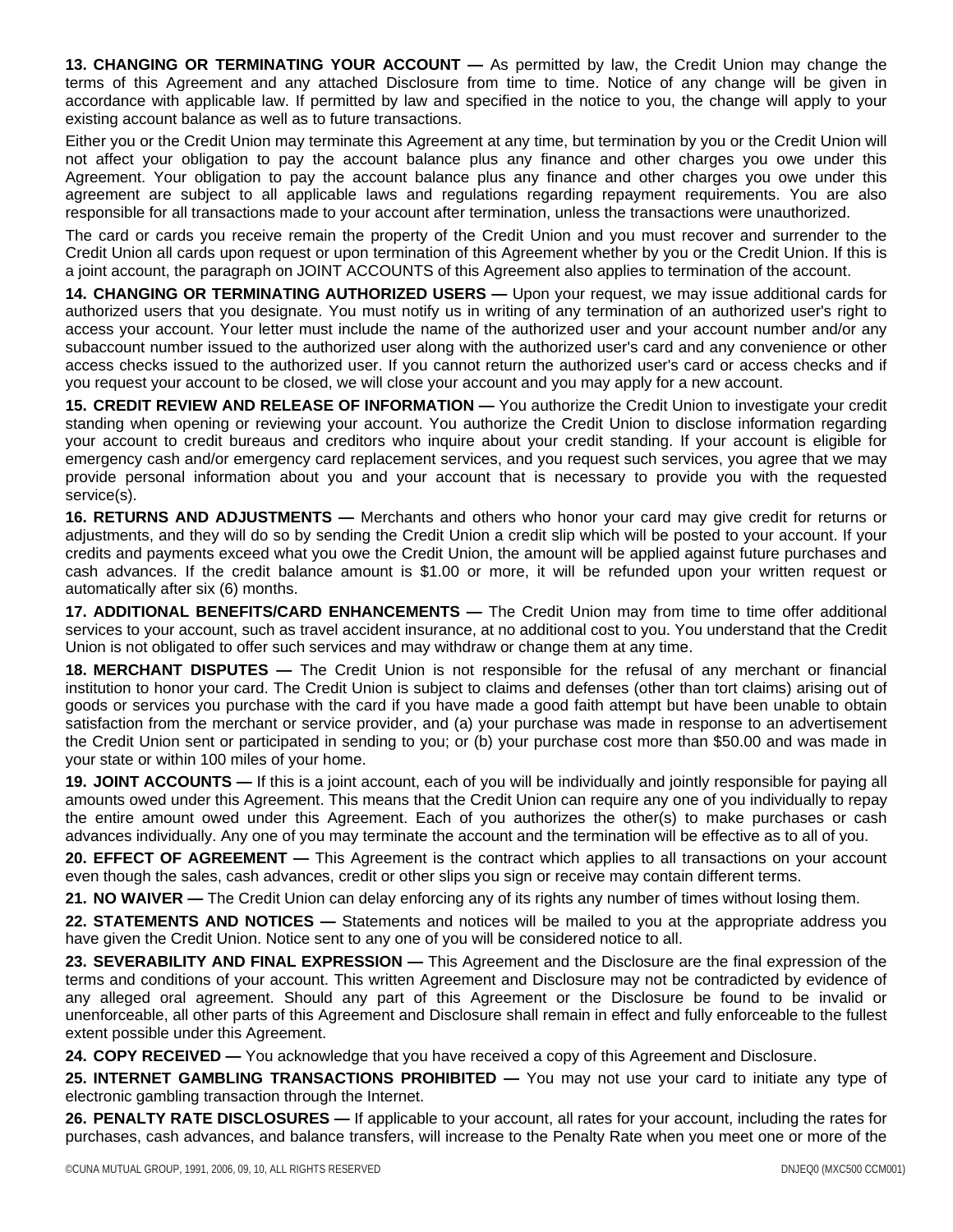conditions as set forth in the Disclosure accompanying this Agreement. Any rate increases applied to your account are subject to applicable notice requirements. Please refer to the Disclosure for additional information regarding the Penalty Rate.

**27. NOTICE TO UTAH BORROWERS —** This written agreement is a final expression of the agreement between you and the Credit Union. This written agreement may not be contradicted by evidence of any oral agreement.

# **28. THE FOLLOWING IS REQUIRED BY VERMONT LAW — NOTICE TO CO-SIGNER — YOUR SIGNATURE ON THIS NOTE MEANS THAT YOU ARE EQUALLY LIABLE FOR REPAYMENT OF THIS LOAN. IF THE BORROWER DOES NOT PAY, THE LENDER HAS A LEGAL RIGHT TO COLLECT FROM YOU.**

# **Your Billing Rights: Keep this Document for Future Use**

This notice tells you about your rights and our responsibilities under the Fair Credit Billing Act.

# **What To Do If You Find A Mistake On Your Statement**

If you think there is an error on your statement, write to us at:

Picatinny Federal Credit Union 100 Mineral Springs Dr. Dover, NJ 07801

In your letter, give us the following information:

- **Account information:** Your name and account number.
- **Dollar amount:** The dollar amount of the suspected error.
- **Description of problem:** If you think there is an error on your bill, describe what you believe is wrong and why you believe it is a mistake.

You must contact us:

- Within 60 days after the error appeared on your statement.
- At least 3 business days before an automated payment is scheduled, if you want to stop payment on the amount you think is wrong.

You must notify us of any potential errors **in writing** [or electronically]. You may call us, but if you do we are not required to investigate any potential errors and you may have to pay the amount in question.

#### **What Will Happen After We Receive Your Letter**

When we receive your letter, we must do two things:

- 1. Within 30 days of receiving your letter, we must tell you that we received your letter. We will also tell you if we have already corrected the error.
- 2. Within 90 days of receiving your letter, we must either correct the error or explain to you why we believe the bill is correct.

While we investigate whether or not there has been an error:

- We cannot try to collect the amount in question, or report you as delinquent on that amount.
- The charge in question may remain on your statement, and we may continue to charge you interest on that amount.
- While you do not have to pay the amount in question, you are responsible for the remainder of your balance.
- We can apply any unpaid amount against your credit limit.

After we finish our investigation, one of two things will happen:

- **If we made a mistake:** You will not have to pay the amount in question or any interest or other fees related to that amount.
- **If we do not believe there was a mistake:** You will have to pay the amount in question, along with applicable interest and fees. We will send you a statement of the amount you owe and the date payment is due. We may then report you as delinquent if you do not pay the amount we think you owe.

If you receive our explanation but still believe your bill is wrong, you must write to us within **10 days** telling us that you still refuse to pay. If you do so, we cannot report you as delinquent without also reporting that you are questioning your bill. We must tell you the name of anyone to whom we reported you as delinquent, and we must let those organizations know when the matter has been settled between us.

If we do not follow all of the rules above, you do not have to pay the first \$50 of the amount you question even if your bill is correct.

# **Your Rights if You Are Dissatisfied With Your Credit Card Purchases**

If you are dissatisfied with the goods or services that you have purchased with your credit card, and you have tried in good faith to correct the problem with the merchant, you may have the right not to pay the remaining amount due on the purchase.